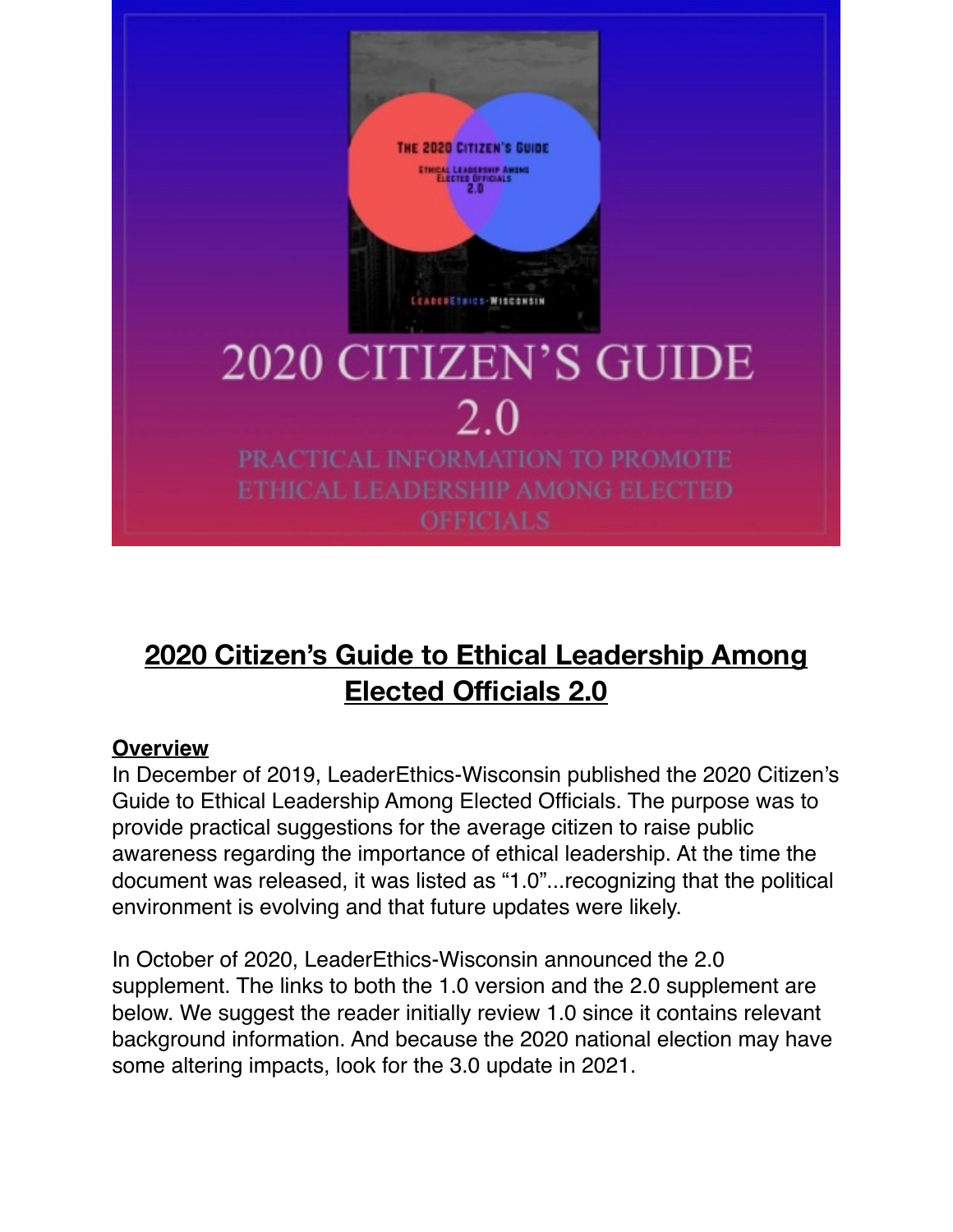## **Resources for Ethical Leadership**

In the 1.0 version of the 2020 Citizen's Guide, we listed eight organizations that should be bookmarked as resources for promoting ethical leadership. Each of these organizations take differing approaches. However, their overriding goal is the same...to promote integrity in the American Democracy. In the 2.0 supplement, we are highlighting three of those organizations because of our increased use and positive involvement.

**Bipartisan Policy Center** - Provides articles and information about bipartisanship actions. [https://bipartisanpolicy.org](https://bipartisanpolicy.org/) The COVID-19 pandemic has impacted the way many organizations are conducting their business. The Bipartisan Policy Center is no exception. Since the spring of 2020, they have been offering high quality virtual seminars at no cost to the viewer. For example, a recent seminar focused on election integrity and it featured the Secretary of State in Colorado (Democrat) and the Secretary of State in Ohio (Republican). They shared their extensive experience with voting by mail. They shared their respective process and guidelines to ensure voter identification is thoroughly verified and the ballots are properly recorded. The incidence of voter fraud in their states is virtually nonexistent. They also concluded that, in their experience, voting by mail does not favor either political party, *and* it has resulted in a higher level of voter participation. Given the swirling misinformation about voting by mail, this kind of programming is both informative and timely. And it is but one example of the high-quality programs they offer. The Bipartisan Policy Center also provides information on middle ground positions for a variety of policy issues, providing a pathway for better collaborative legislative solutions. They warrant a bookmark on your electronic device.

**Braver Angels** - Promotes civility between liberal and conservative views. [https://braverangels.org/.](https://braverangels.org/) The Braver Angels organization (formerly known as Better Angels) was founded by David Blankenhorn, Bill Doherty, and David Lapp shortly after the 2016 presidential election. The organization's name was inspired by Lincoln's plea for national unity at the close of his first inaugural address. They quickly grew to become a national organization with a presence in most states. Braver Angels promotes a format for civil discourse among people who are declared conservative or liberal voters. The goal is to help people develop a better understanding of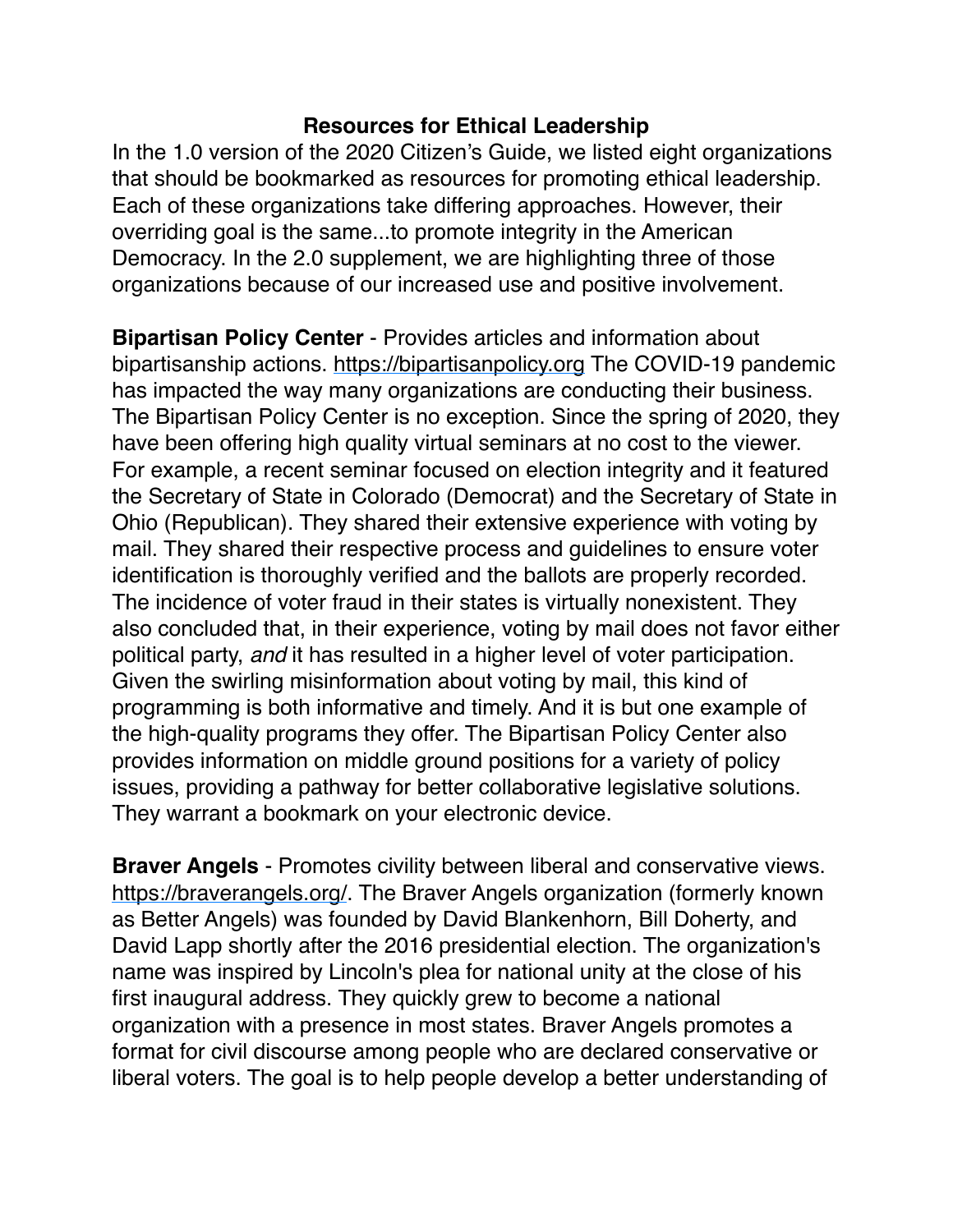the tools of social discourse, allowing them to gain new insight into the different, yet legitimate, perspectives others may hold.

Braver Angels has a Wisconsin presence. They have held a number of sessions in communities around the state including three in La Crosse. In recognition of the intensity of the November 2020 elections, they have launched an initiative called *With Malice Towards None*. Essentially they are focusing their efforts on establishing a civil dialog among citizens regardless of the outcome of the election. Braver Angels, by their very nature, puts their emphasis on conversations between citizens in local communities. At LeaderEthics-Wisconsin, we believe this is where the change process begins...in local communities. We encourage members and followers to check them out.

**The Fulcrum** - Promotes strategies to reverse dysfunctions in the American democracy.<https://thefulcrum.us/> The Fulcrum is a nonprofit/ nonpartisan digital news organization focused on efforts to reverse dysfunctions in the American democracy. Through original stories, news gathered from other sources and The Fulcrum opinion forum, their efforts are focused on money in politics, redistricting, voting rights, election access, government ethics, civic engagement and the imbalance of powers. In 2020, The Fulcrum initiated the Democracy Madness program. Similar to the March Madness College Basketball tournament, The Fulcrum developed an issue-based competition using feedback from members to determine the issue with the greatest amount of public support. In the 2020 competition, the issue of Ranked Choice Voting surfaced as the highest priority. The Fulcrum uses a variety of approaches to call attention to the problem areas in the American democracy. Their determination and persistence to build support for change is commendable.

#### **What About Social Media News?**

The growth and expansion of internet technology, particularly the increased use of social media has led to a dramatic increase in the availability of news. It has also led to the expanded development of a host of quasi media sources with a variety of biases. There are various sources that show the relative bias from media organizations. And their are a number of factchecking sources as well. At LeaderEthics-Wisconsin, we believe two exemplary sources for checking media bias are *AllSides* and *Media Bias/*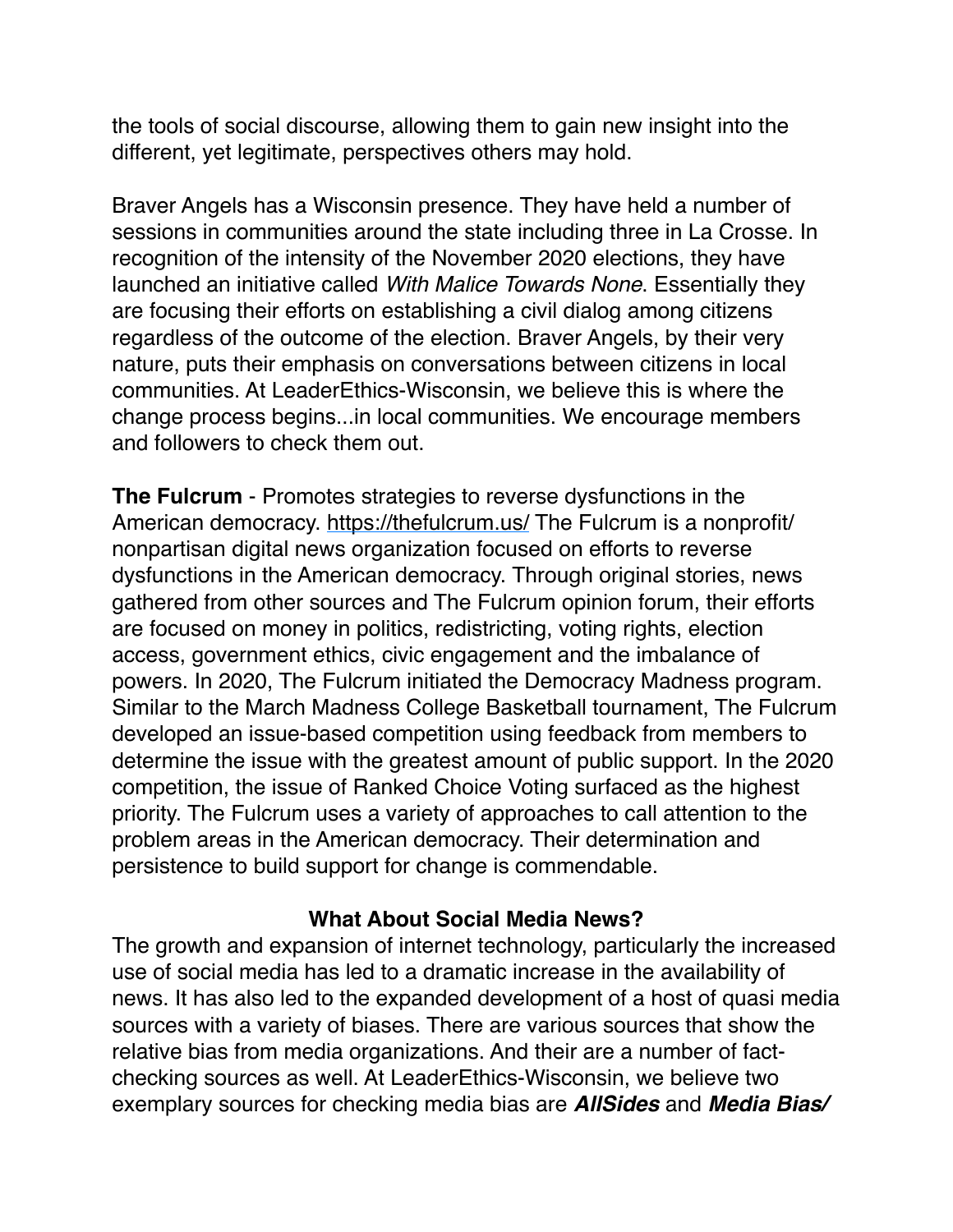*Fact Check*. It should be stated that both sites clearly state that all media has some bias. We recommend members and supporters to bookmark these two sites.

## **AllSides** *[https://www.allsides.com](https://www.allsides.com/)*

AllSides provides media bias ratings for over 800 media outlets and writers, designed so consumers can easily identify different perspectives. Their ratings of media sites range from liberal to conservative. They also cover some stories simultaneously from the liberal-moderate-conservative view...essentially providing a something like a "three dimensional perspective" of the story. They regularly ask subscribers to "rate their ratings" in order to ensure they are not inadvertently showing their own bias.

#### **MediaBias/FactCheck** *[https://mediabiasfactcheck.com](https://mediabiasfactcheck.com/)*

Media Bias/Fact Check (MBFC), founded in 2015, is an independent online media outlet. MBFC is dedicated to educating the public on media bias and deceptive news practices. Similar to AllSides, they rate over 3000 media sites worldwide ranging from liberal to conservative. However, they also identify and rate scientific, satire and conspiracy sites. Furthermore, they fact check the fact checkers.

## **What About Social Media Posts?**

Some social media posts make only a vague reference to a news source (or they are simply statements posted from an unidentifiable source) with the intent of enticing a "like" and a "share". They may be designed to raise doubts about a particular candidate or political party. Or they may designed to deepen the political polarization in this country. In any case, once you are drawn into liking or sharing, you are providing your data which will likely lead to future social media messages of a similar nature...a snowballing effect. In essence, someone is seeking to draw you into their digital data base so that they may potentially be able to manipulate your positions or actions.

There are several sources for quick identification of unreliable and disreputable postings in social media. LeaderEthics-Wisconsin likes the summary provided by **Ad Fontes Media, "Top Six Red Flags that a News Story is Unreliable, Disreputable and Embarrassing for You to Share"**.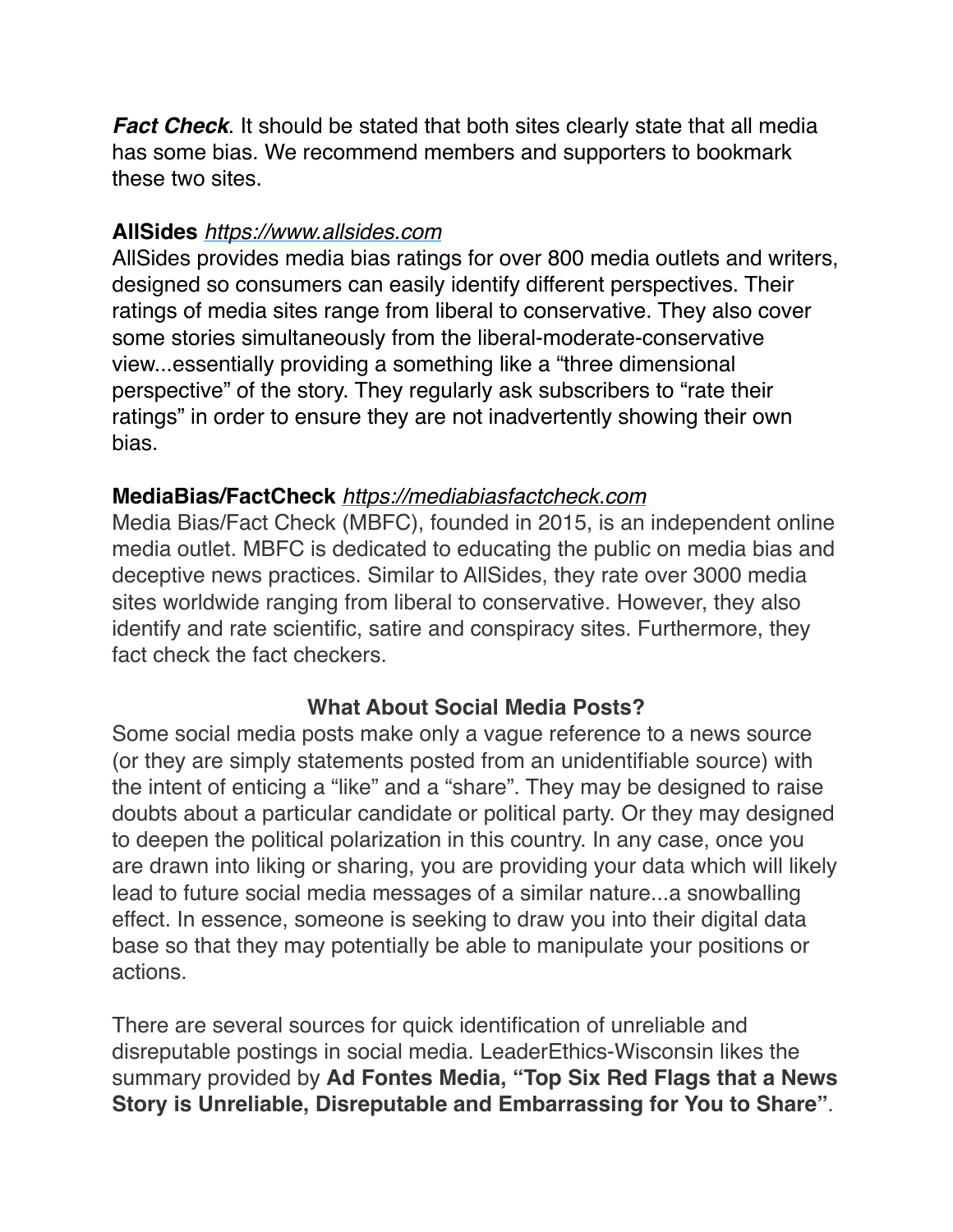It offers examples in lay terms that are easy to recognize. The following are taken from this summary:

*1) The post explicitly states that it is telling the truth, and/or everyone else is lying to you*

*2) The post contains short conclusory opinion statements*

- *3) The post is organized as a list of questions or hypotheses*
- *4) The post puts the burden on you to answer the questions*

*5) The post asks you to prove a negative, which is often not possible*

# *6) The post suggests a plot by someone (e.g. the media or government) but does not exactly say what the plot is or provide any evidence for it.*

They point out if any of these conditions is present, it is likely the post has unreliable or disputable information. Remember, the social media business model is based upon enticing users to share your data. When in doubt, do nothing. If you find the post disturbing, block the source from future posts. And we recommend members and supporters to bookmark the Ad Fontes Media website for a periodic review.

# **Common Cause Education Fund - Disinformation Tip Line**

You can take action to remove disinformation. This 501c3 nonpartisan organization is an affiliate of Common Cause. They have developed a national network designed to identify, report and remove disinformation from social media...specifically posts intended to misinform voters or suppress voting. They offer simple steps to report suspected disinformation posts. Click here to check it out. <https://reportdisinfo.org/>

# **Sometimes Simple is Best**

While it may be helpful to have a quick reference guide for promoting ethical leadership, some of the best practices fall under the category of common sense.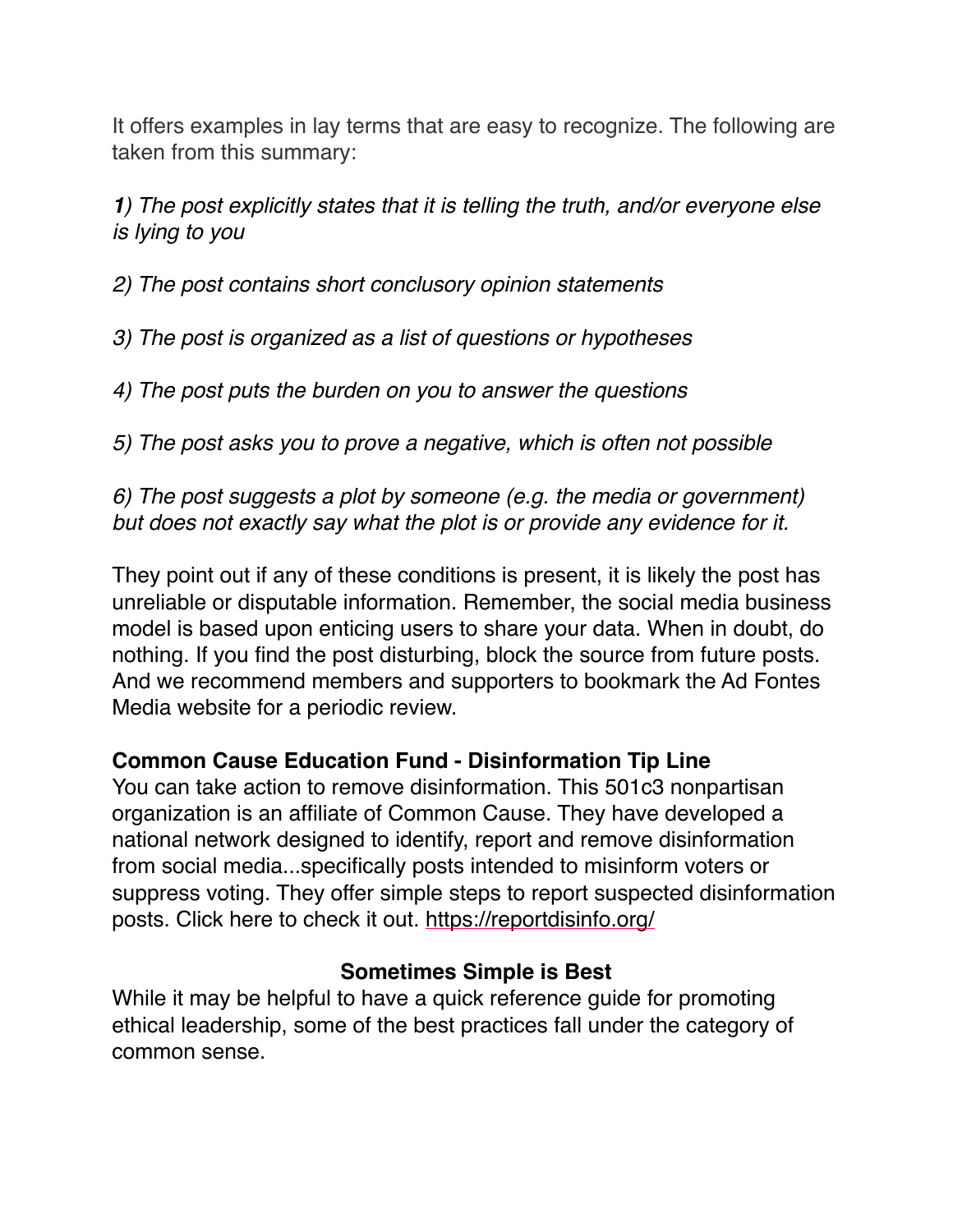- **Thank elected leaders who practice the core concepts of ethical leadership and let them know that people care about ethical leadership.** When we have had conversations with current and former elected officials, they often remark that they greatly appreciate positive comments from constituents. At LeaderEthics-Wisconsin, we often refer to the "heavy lifting" of ethical leadership. In other words, living up to the principles of ethical leadership is not easy. And often, the legislative issues are not black and white, rather they are extremely complex. Elected officials greatly appreciate hearing from constituents who value their efforts. Let them know.
- **Endorse & support bipartisan efforts**. These efforts often do not get the media coverage. Your support can help change that. For example, the First Step Act of 2018 was significant bipartisan legislation, approved by Congress and signed into law by President Trump. It reduced sentencing for non-violent offenders in federal prisons. Essentially, it was the first major federal criminal justice legislation in more than two decades. Yet most citizens are not aware of the First Step Act. And this Act was not the only recent bipartisan legislation accomplished at the state of national level. Why is that? News coverage seems to clearly focus on conflict and political divisiveness. What can you do? As a citizen, you can thank elected officials when they support bipartisan efforts such as this, and you can share your appreciation with others.
- **Support efforts to reach out to students**. These are the next generation leaders. Your support can help them to endure the resistance they may experience in their efforts. And we can benefit from learning of their perspectives regarding the political landscape. For example, students at the University of Wisconsin- La Crosse formed a new student organization in 2019, *Students for Ethical Leadership within Government (SELG).* Local citizens can reinforce such efforts by inviting SELG members to speak at a service club or church group. Promoting ethical leadership among elected officials should be viewed as a journey that is best taken with others...particularly those in the next generation.

#### **Next Steps**

The 2020 national election is likely to produce a shift in the political landscape. LeaderEthics-Wisconsin will be pursuing dialog with members